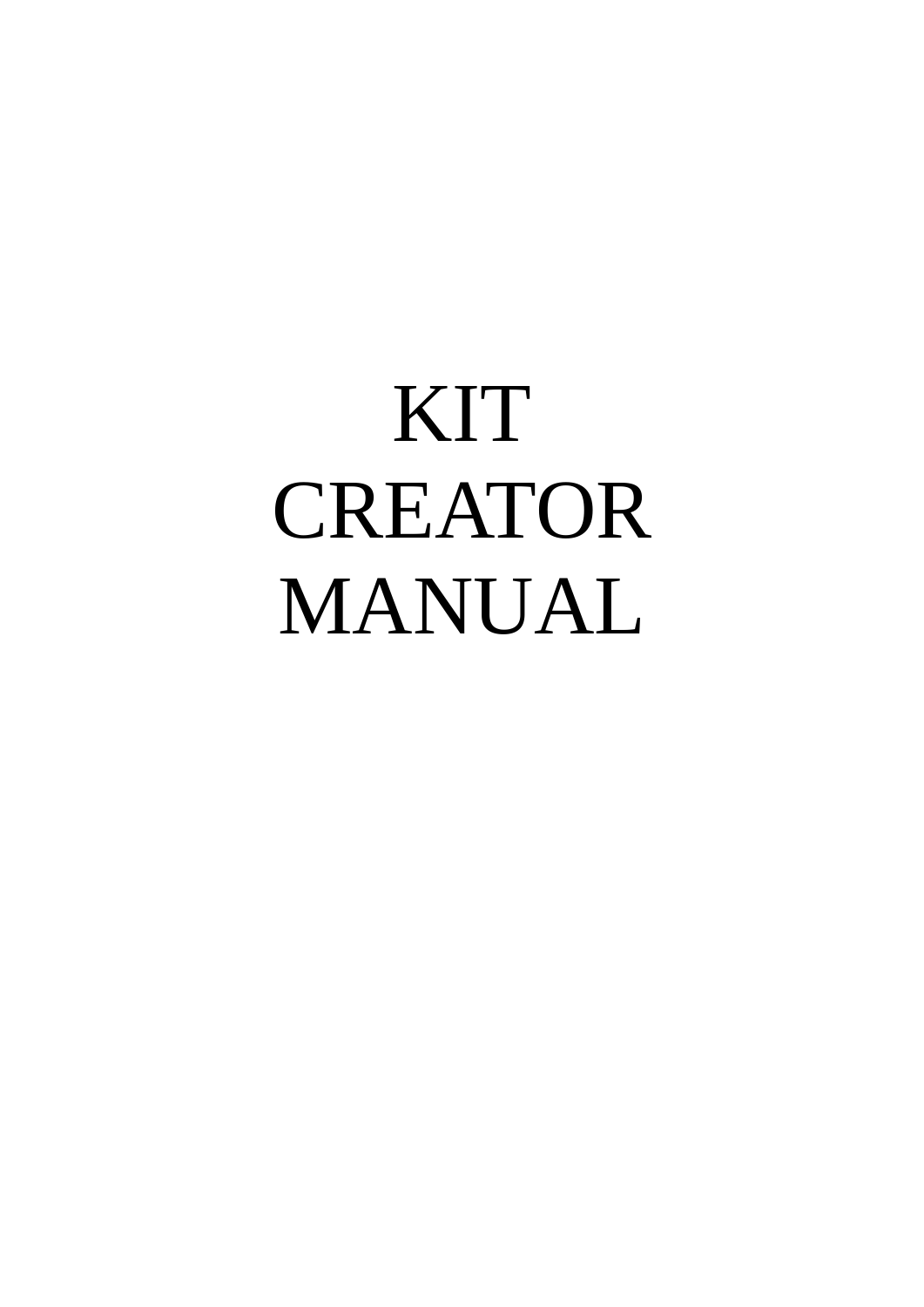| 0000<br>0000     |                   |                  |                                 | /Volumes/VALLEY F/Linked Folders/HGS EXT/Samples/Analog Drums 24-bit 44.1k/Bass Drums                                                                  |                                |          |                     |                                                               |
|------------------|-------------------|------------------|---------------------------------|--------------------------------------------------------------------------------------------------------------------------------------------------------|--------------------------------|----------|---------------------|---------------------------------------------------------------|
| 0000<br>0000     | PADS              | <b>FOLDERS</b>   | <b>PARAMS</b><br>PRESETS/THEMES | <b>PROCESS</b>                                                                                                                                         |                                |          | Tooltips $\sqrt{ }$ | hgsounds.com<br>v0.99<br><b>DEFAULT</b><br><b>OPEN MANUAL</b> |
|                  |                   |                  |                                 | $\mathbf{x}$<br><b>FOLDERS</b>                                                                                                                         | 3558                           | 398.1 MB | <b>PAD LABELS</b>   | <b>MODIFIED</b>                                               |
| 13               | 14                | 15               | 16                              | $\left\vert \mathbf{v}\right\vert$<br><b>Bass Drums</b>                                                                                                | 577                            | 69.8 MB  | <b>Basic</b>        | 8 Jun 2022 10:57:28am                                         |
|                  |                   |                  |                                 | <b>Snares</b><br>□                                                                                                                                     | 623                            | 45.6 MB  |                     |                                                               |
| PERC 1           | PERC <sub>2</sub> | FX <sub>1</sub>  | FX <sub>2</sub>                 | <b>HiHats</b><br>□                                                                                                                                     | 233                            | 18.0 MB  |                     |                                                               |
|                  |                   |                  |                                 | O<br>Claps                                                                                                                                             | 156                            | 14.4 MB  |                     |                                                               |
|                  |                   |                  | Π                               | <b>Hihats 2</b>                                                                                                                                        | 464                            | 40.4 MB  |                     |                                                               |
| 9                | 10                | 11               | 12                              | <b>Cow Bells</b><br>H                                                                                                                                  | 58                             | 5.5 MB   |                     |                                                               |
|                  |                   |                  |                                 | Cymbals<br>- 1                                                                                                                                         | 529                            | 102.5 MB |                     |                                                               |
| TOM <sub>1</sub> | TOM <sub>2</sub>  | TOM <sub>3</sub> | COW PELL                        | Dual Sunth                                                                                                                                             | 285                            | 39.0 MB  |                     |                                                               |
|                  |                   |                  |                                 | Type a label for the type of Sound you want to use<br>for this Pad. You can save/load labels as Label<br>Sets using the Save button over on the right. |                                | 13.8 MB  |                     |                                                               |
| 5                | 6                 | $\overline{7}$   | 8                               | Noise<br>- 11                                                                                                                                          | 128                            | 13.8 MB  |                     |                                                               |
|                  |                   |                  |                                 |                                                                                                                                                        | <b>Rim Shot</b><br><b>STAR</b> | 130      | 9.6 MB              |                                                               |
|                  |                   |                  |                                 | Ω<br>Toms                                                                                                                                              | 232                            | 25.6 MB  |                     |                                                               |
| <b>KICK</b>      | <b>CLAP</b>       | <b>RIM</b>       | <b>CYMBAL</b>                   | ┍                                                                                                                                                      |                                |          |                     |                                                               |
|                  |                   |                  |                                 |                                                                                                                                                        |                                |          |                     |                                                               |
| $\mathbf{1}$     | $\overline{2}$    | 3                | 4                               |                                                                                                                                                        |                                |          |                     |                                                               |
|                  |                   |                  |                                 | a,                                                                                                                                                     |                                |          |                     |                                                               |
| <b>KICK</b>      | SNARE             | HH CLOSED        | HH OPEN                         |                                                                                                                                                        |                                |          | <b>SAVE AS</b>      |                                                               |
|                  |                   |                  |                                 |                                                                                                                                                        |                                |          |                     |                                                               |

Kit Creator is a program for 64-bit Windows or Universal Binary for Mac. It generates sample kits from directories drag & dropped into 16 available slots. Each directory can be assigned as a possible candidate for any of the first 16 pads of the output target. Currently MPC (current hardware and software) as well as Ableton Live are available as exports.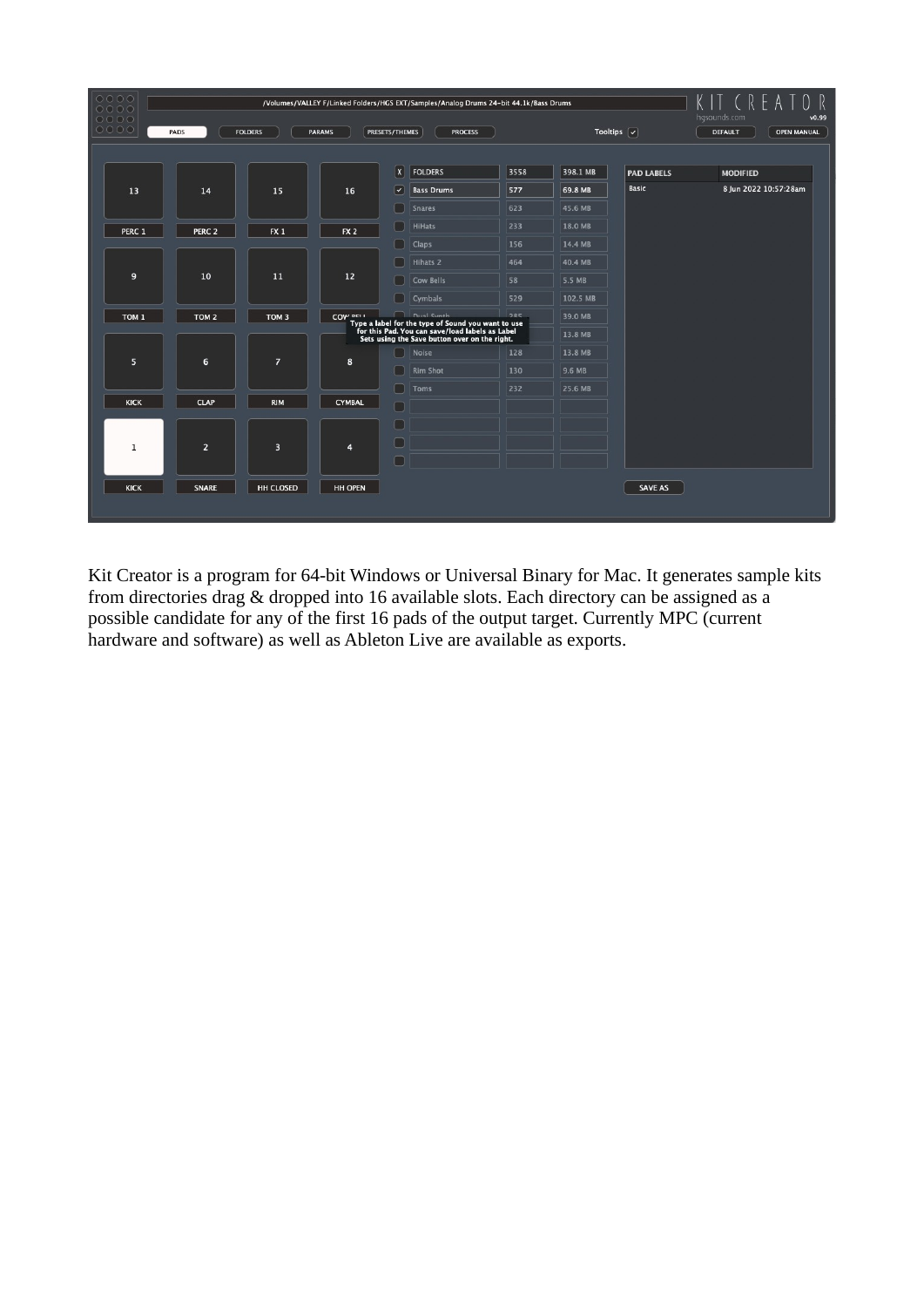## **Version History**

- 0.99
	- Added a new Pad Screen which shows which allows clicking on a pad and showing/enabling which of the folders are assigned. Pads can also be labelled and saved as label presets.
		- Pads will display folders faded if they do not have any folders assigned. Folders will be faded if they are not assigned to currently selected Pad.
		- Pad Screen allows drag & dropping multiple folders and drag & drop re-ordering.
		- Pad Panel shows which pads a folder is assigned to when hovering over a folder.
	- Folder Displays now have a right click menu that provides various options such as remove, clear, copy Path & open in Finder/Explorer.
	- Processing Panel added and all previous top controls moved to it, it has a modular design so different inputs, tasks and outputs can be assigned now as they are developed.
	- Possibility to randomize Volume, Pan and Release in existing folders of files.
	- Added options to enable/disable the numeric/Random name generators.
	- Numeric name now counts existing files and starts numbering at total+1.
	- Added Folder Size Display to Folders Panel and total at the top.
	- Folder Highlight Colour added to themes.
	- Folder Border added to themes.
	- Added Mouse Over highlight to the dummy folder box on the themes page so that Folder highlight can be previewed on that page.
	- Output Amount now displays 'All' instead of -1.
	- It's now no longer possible to load the exact same directory twice.
	- Folder and Slider Headers were using the wrong Text Colour, should have been Header text.
	- Folders now support Drag & Drop to change the order instead of the up/down arrows.
	- Slider number labels now use the correct theme colour.
	- Slider panel parameter Enable controls moved to processing Panel.
	- Rewritten how the messages are used throughout the app, now hovering over controls will display messages at the top instead of through the Tooltip system.
	- Right click menu added to file displays with delete file/save etc…
	- Preset Table Border now uses the border colour correctly.
	- Manual rewritten to reflect the many changes.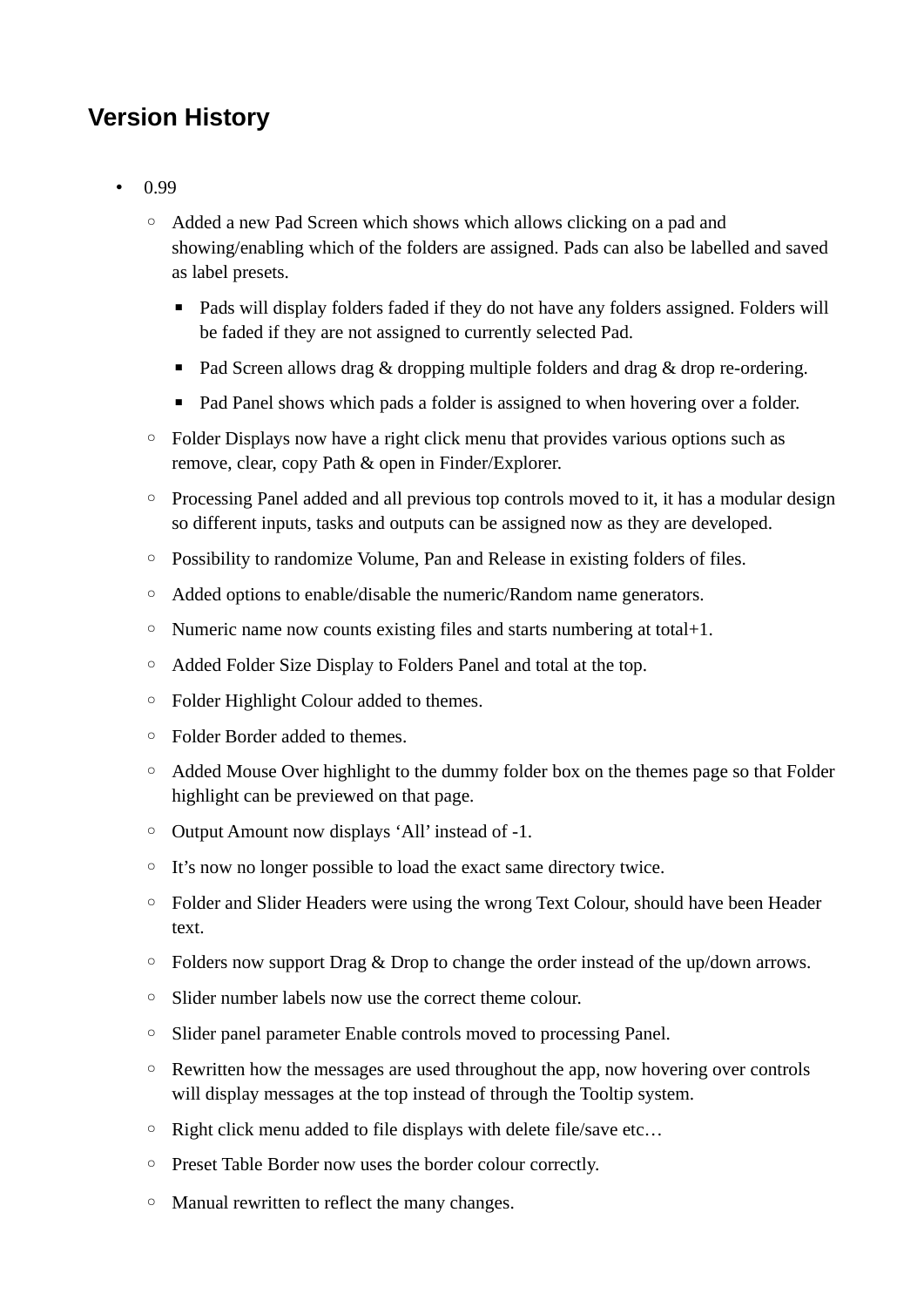- 0.961
	- $\degree$  Fixed issue with crashes related to aif cache files or other non audio files with .aif  $+$ further extension.
	- Added Version Number to the Logo Display.
- 0.96
	- Folder Tooltip now shows full Folder path in case it's too long to fit and the Folder field truncates the path so you can always see the end Folder. This also applies to the MPC output field.
	- Option to disable copying samples for Live Kits so the kit points to their current location instead. Note that this isn't possible for MPC as Programs and samples have to be in the same folder.
	- Boiler Plate code implemented, I've hopefully covered all scenarios now.
	- Scan logging implemented. Each time process is started log.txt is cleared & created in documents/Homegrown Sounds/Kit Creator.
	- Improved the Collection name text editor so that it saves correctly on enter and restores previous name on escape.
	- Fixed the scan message not displaying.
	- Added Reveal buttons for opening the destination folders in Finder/Explorer.
- 0.95
	- Settings storage improved so they can easily adapt to additional settings in future updates and a pathway towards themes and presets.
	- Preset System added. Saves Slider, Folder and Export options. You can decide whether the folder paths are loaded as they are only really relevant to the local machine. Presets are stored in /documents/Homegrown Sounds/Kit Creator/Presets and presets need to be created in this folder.
	- Info display now shows Slider values as they are edited.
	- Added Set All Buttons for each Slider Bank "A" which sets all Slider values to the same as the top slider.
	- Each Parameter now has an Enable Button to decide whether those values should be randomized.
	- Global Default implemented, click the 'D' button. You can overwrite the Default file by using the 'save default' button.
	- Theme system implemented using all 22 Colours with an in application colour selector and load/save mechanism. Themes are stored in documents/Homegrown Sounds/Kit Creator/Themes.
- $0.94$ 
	- Initial beta release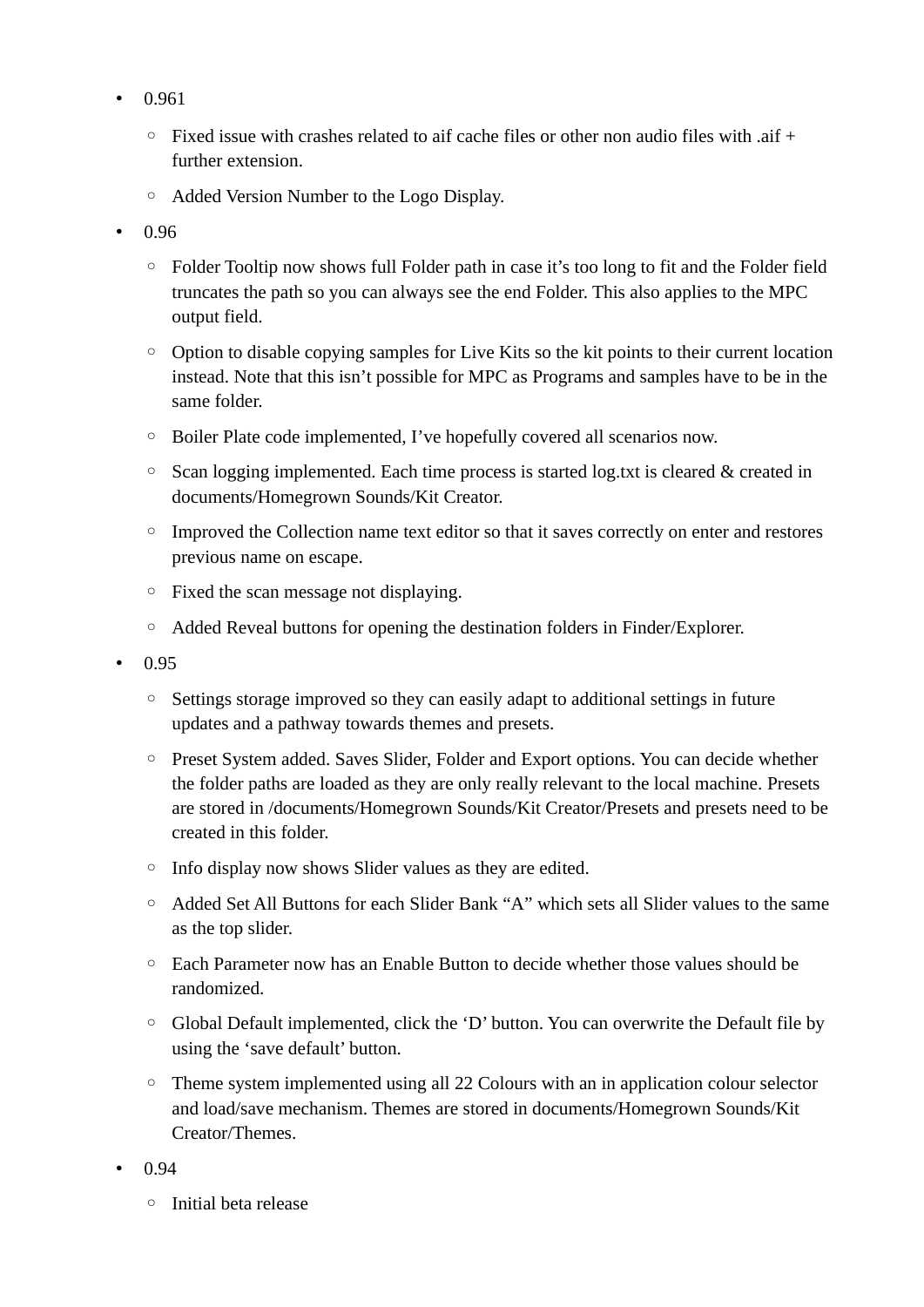# **Installation/Configuration Directory**

#### **Windows 64-bit**

Run the installer and choose the location you want. For uninstallation there is an uninstaller located in the install folder, or you can use Add/Remove programs. It will not uninstall all Documents/Homegrown Sounds/Kit Creator as some files get generated post installation. You can delete this directory.

#### **Mac OS**

Kit Creator is a universal Binary and so natively supports both Silicon M1 and Intel machines. It should run on 10.11 and later. It has been tested on High Sierra and Monterey.

Open the dmg and drag to applications. To uninstall delete the kit Creator app in applications and the /Documents/Homegrown Sounds/Kit Creator directory.

### **Config**

When Kit Creator first runs it will automatically create Homegrown Sounds/Kit Creator directory structure in your Documents folder. This folder is where all settings and templates etc are stored. If at any time you want to revert back to default, delete this folder or the settings.xml file and Kit Creator runs next it will create a new settings file and extract all the necessary files.

There are individual folders for Presets, Themes and kit Labels which are visible in the browsers, sub folders are ignored.

Setting.xml contains the current state of Kit creator and is kept updated often so that it will always be as it was left when next run.

Wordlist.txt stores 30,000 words which are used to generate random File names for presets, you can add/replace words if you want to but I recommend keeping a backup of your adapted version in case it ever gets overwritten.

Templates for the supported Export targets are stored in here. See the Export destinations page.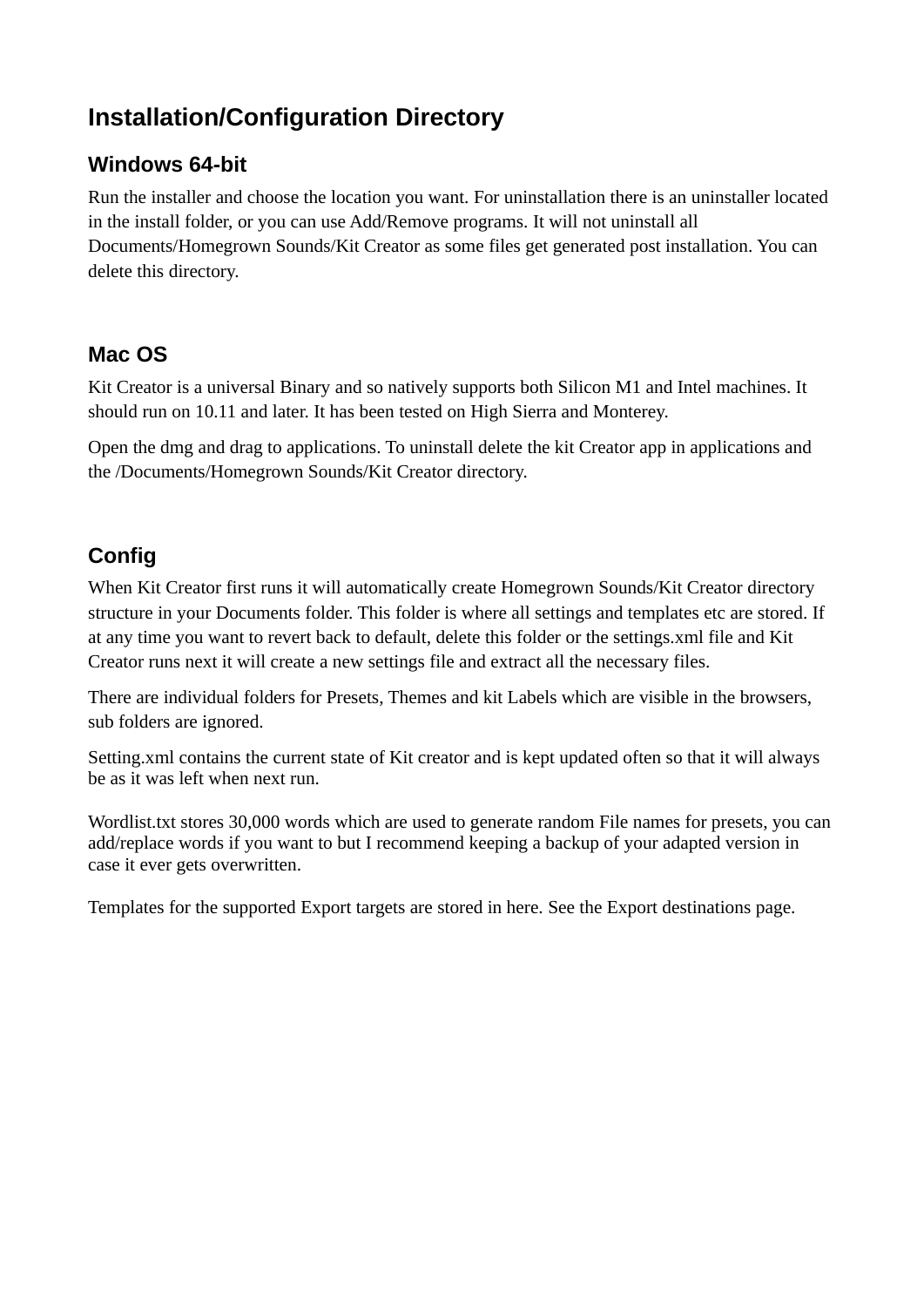## **Main Options**



The Pad display on the left is for highlighting which pads on MPC/Live Drum Rack are being used when editing the Directory/Slider pages. It is for display reference only.

The header contains all of the export options:

- **PANELS –** Selects which Panel will be displayed.
- **TOOLTIPS** Whether hover tooltips are displayed.
- **DEFAULT** This button will set Kit Creator to the Default file which is a dedicated Preset file to hold a useful init state. You can save the current state to it by using the 'Save Deafult' button on the presets Panel.
- **OPEN MANUAL** Opens the Manual in your PDF viewer.
- **INFO DISPLAY Displays general information.**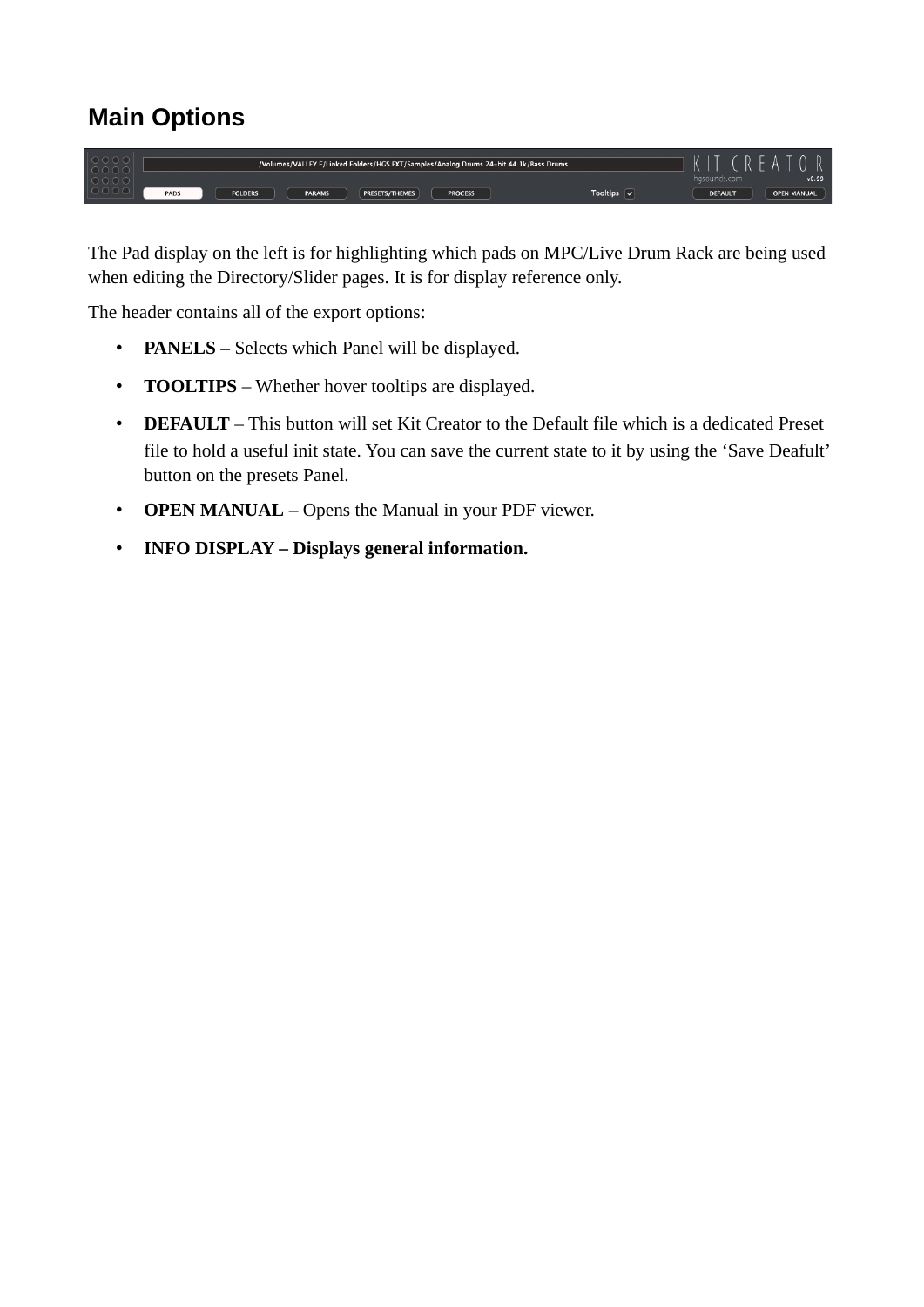## **Pads Panel**

|                  |                   |                         |                 | $\left(\mathbf{x}\right)$<br><b>FOLDERS</b>   | 3558 | 398.1 MB | <b>PAD LABELS</b> | <b>MODIFIED</b>       |
|------------------|-------------------|-------------------------|-----------------|-----------------------------------------------|------|----------|-------------------|-----------------------|
|                  |                   |                         |                 |                                               |      |          | Basic             | 8 Jun 2022 10:57:28am |
| 13               | 14                | 15                      | 16              | $\vert \textbf{v} \vert$<br><b>Bass Drums</b> | 577  | 69.8 MB  |                   |                       |
|                  |                   |                         |                 | <b>Snares</b><br>Ω                            | 623  | 45.6 MB  |                   |                       |
| PERC 1           | PERC <sub>2</sub> | FX <sub>1</sub>         | FX <sub>2</sub> | <b>HiHats</b><br>□                            | 233  | 18.0 MB  |                   |                       |
|                  |                   |                         |                 | ∩<br><b>Claps</b>                             | 156  | 14.4 MB  |                   |                       |
|                  |                   |                         |                 | Hihats <sub>2</sub><br>П                      | 464  | 40.4 MB  |                   |                       |
| 9                | 10                | 11                      | 12              | □<br>Cow Bells                                | 58   | 5.5 MB   |                   |                       |
|                  |                   |                         |                 | □<br>Cymbals                                  | 529  | 102.5 MB |                   |                       |
| TOM <sub>1</sub> | TOM <sub>2</sub>  | TOM <sub>3</sub>        | <b>COW BELL</b> | Dual Synth                                    | 285  | 39.0 MB  |                   |                       |
|                  |                   |                         |                 | Misc<br>∩                                     | 143  | 13.8 MB  |                   |                       |
|                  |                   |                         |                 | ⊓<br>Noise                                    | 128  | 13.8 MB  |                   |                       |
| 5                | 6                 | $\overline{z}$          | 8               | <b>Rim Shot</b><br>. .                        | 130  | 9.6 MB   |                   |                       |
|                  |                   |                         |                 | n<br>Toms                                     | 232  | 25.6 MB  |                   |                       |
| <b>KICK</b>      | <b>CLAP</b>       | <b>RIM</b>              | <b>CYMBAL</b>   | n                                             |      |          |                   |                       |
|                  |                   |                         |                 | □                                             |      |          |                   |                       |
|                  |                   |                         |                 | $\Box$                                        |      |          |                   |                       |
| $\mathbf{1}$     | $\overline{2}$    | $\overline{\mathbf{3}}$ | $\overline{4}$  | □                                             |      |          |                   |                       |
|                  |                   |                         |                 |                                               |      |          |                   |                       |
| <b>KICK</b>      | SNARE             | HH CLOSED               | HH OPEN         |                                               |      |          | <b>SAVE AS</b>    |                       |
|                  |                   |                         |                 |                                               |      |          |                   |                       |

There are two different views of folder to pad assignments coming from different angles. Pads View allows selecting a Pad and choosing which of the folder slots will be used to assign samples when processing. The middle column shows the list of folders and unselected slots are

lighter than those which have been selected.

Usually you will want to have all 16 Pads filled with samples in the exported Kits, this is optional however you can leave some pads blank if you wish. Pads which have no sample folders assigned are duller than the assigned pads which makes it easy to see which are yet to be assigned.

When hovering over a folder slot, red markers will highlight which of the Pads it is currently assigned to, which makes it easier to try and spread out samples depending on how many are in the folders.

The Kit labels are simply a visual guide to help with selecting directories for Pads. These fields can be edited and changed to whatever you want. You can then save this as a pad label set and it will become visible in the file browser on the right.

To add Folders just Drag and drop onto the slots. Multiple folders can be dropped and successive folders will replace the following slots until reaching the final slot. Slots can be rearranged just by dragging a file to the new destination slot.

The 2 columns on the right show the amount of files and the storage space the require, the top displays the total, so if exporting samples you can see how much space this will require for the samples (although it doesn't include the instrument sizes, which for MPC is around 1.5mb per preset, and Live is dependent on how many pads are used).





| 398.1 MB                                    | 3558 | <b>FOLDERS</b>    | $\mathbf{x}$                       |
|---------------------------------------------|------|-------------------|------------------------------------|
| 69.8 MB                                     | 577  | <b>Bass Drums</b> | $\left\vert \mathbf{v}\right\vert$ |
| 45.6 MB                                     | 623  | <b>Snares</b>     | n                                  |
| 18.0 MB                                     | 233  | <b>HiHats</b>     | H                                  |
| 14.4 MB                                     | 156  | Claps             | H                                  |
| 40.4 MB                                     | 464  | <b>Hihats 2</b>   | n                                  |
| <b>5.5 MB</b>                               | 58   | Cow Bells         | H                                  |
| 102.5 MB                                    | 529  | Cymbals           | O                                  |
| 39.0 MB                                     | 285  | <b>Dual Synth</b> | □                                  |
| <b>13.8 MB</b>                              | 143  | Misc              | o                                  |
| <b>12 &amp; MB</b><br><b>How many audio</b> | 128  | <b>Noise</b>      | n                                  |
| 9.6 MB                                      | 130  | <b>Rim Shot</b>   | П                                  |
| 25.6 MR                                     | 232  | Toms              |                                    |
|                                             |      |                   | г                                  |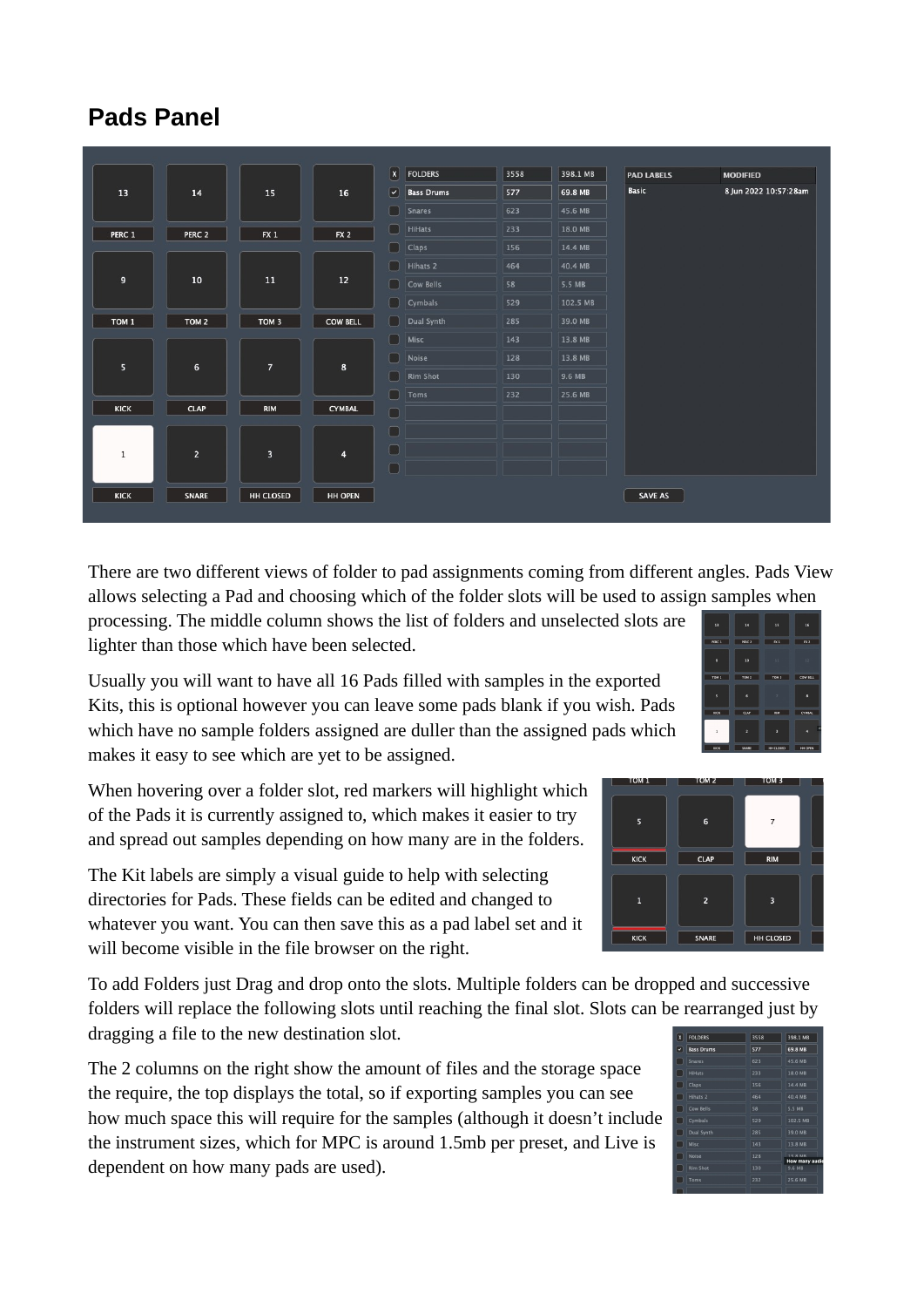Right Clicking on a folder slot will show an options menu, the Folder options will apply to the folder which was clicked on.

- **REMOVE FOLDER** This will clear the slot removing the reference (it does not delete the physical folder, there are no options for deleting Samples of their folders in Kit Creator).
- **REMOVE ALL FOLDERS** Clears all slots.
- **COPY PATH TO CLIPBOARD** Copies the full path to the Folder.
- **OPEN IN FINDER/EXPLORER** Will open up the Folder for viewing the files.
- **CLEAR PAD ASSIGNMENTS** This will untick all slots for the currently selected Pad.
- **CLEAR ALL PAD ASSIGNMENTS** This will untick all slots assignments.

The Pad Label Presets store the 16 Text Labels used for the Pads. If you have edited the labels use 'Save As' to save a Preset so it can be recalled anytime.

#### **FILE OPTIONS**

Save/Overwrite 'Basic' Delete 'Basic'

Right Clicking on a file brings up an options menu which allows overwriting the selected file or deleting it.



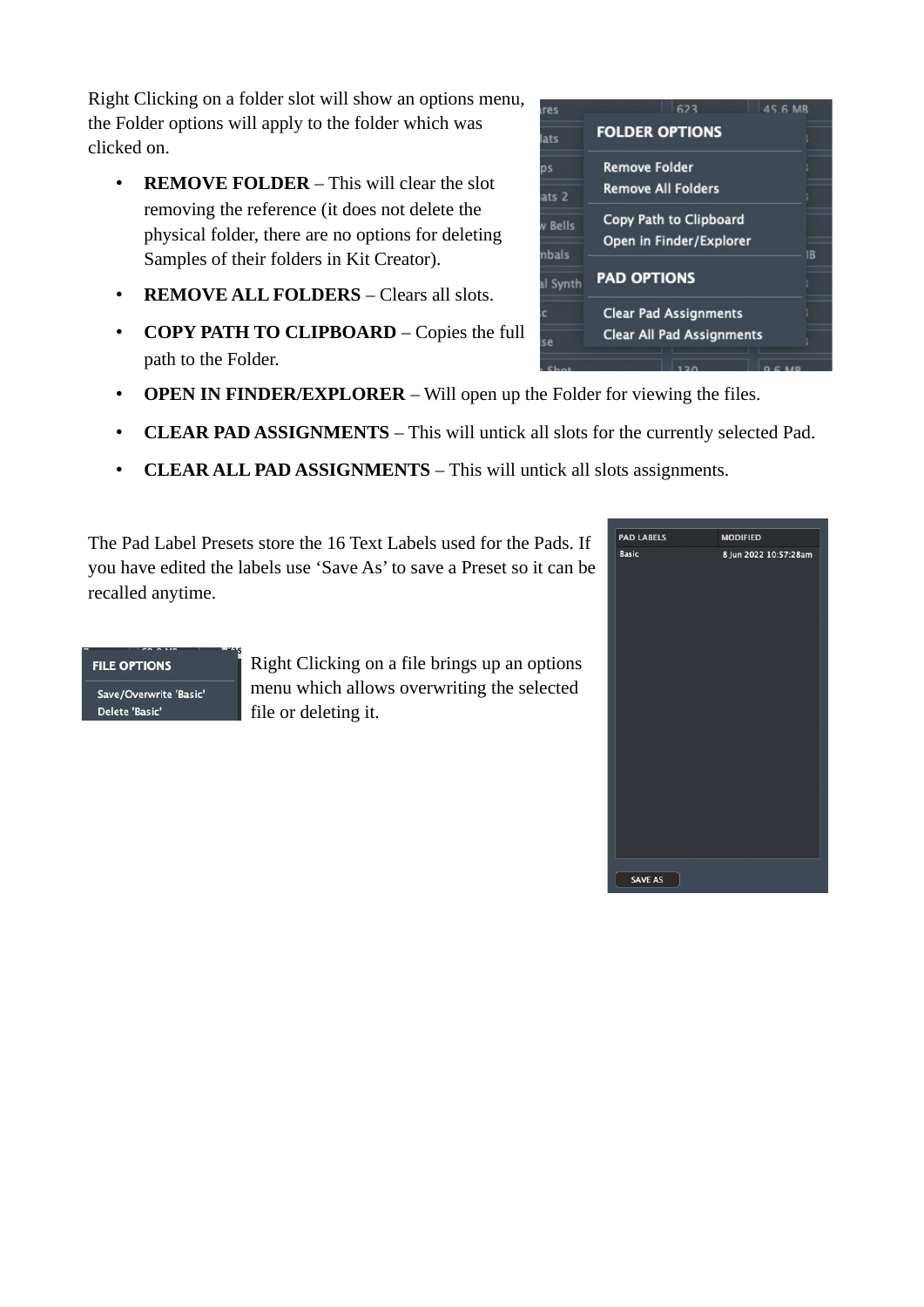## **Folders Panel**

The Folders Panel offers a different perspective to Pads Panel and allows assigning multiple Pads to Folders rather than multiple folders to pads.

Each folder of samples uses a randomised order and samples are selected until they have all been used once, then the order is re-randomised and the process begins again. The added folders also scan sub directories.

If All/-1 is selected as the total to export, Kit Generator will create kits until every single sample has been used once. Using a fixed amount for the export total ignores this and just generates x amount of presets.



- **PADS** This allows assigning a directory to any of the 16 target Pads. They will then be used as a valid sample pool when creating Kits. When more than one directory is assigned to a pad, one directory will randomly be selected as the source for each Preset.
- **DROPPED FOLDERS** Directory slot are filled by dropping directories from Finder/Windows Explorer onto one of the 16 slots. You can also drop multiple folders onto the header and they will automatically populate empty slots. If a folder contains no WAV or AIFF files it will not be added.
- **TOTAL** This shows the Total number of audio files found in the folder structure. The directories are scanned recursively and so includes sub folders. You can use these numbers as a guide for balancing dispersal, so directories with many samples should be assigned as candidates for more pads than those with only a few samples.
- **CLEAR ('X')** This will remove the directory from the slot.
- **CLEAR ALL** At the top this will clear all slots.

When hovering, the Pad Display will visually show which Pads the current Directory will be used for.



#### **FOLDER OPTIONS**

**Remove Folder Remove All Folders** 

Copy Path to Clipboard Open in Finder/Explorer

**PAD OPTIONS** 

**Clear All Pad Assignments** 

The right click options are more or less the same as the Pad Panel menu.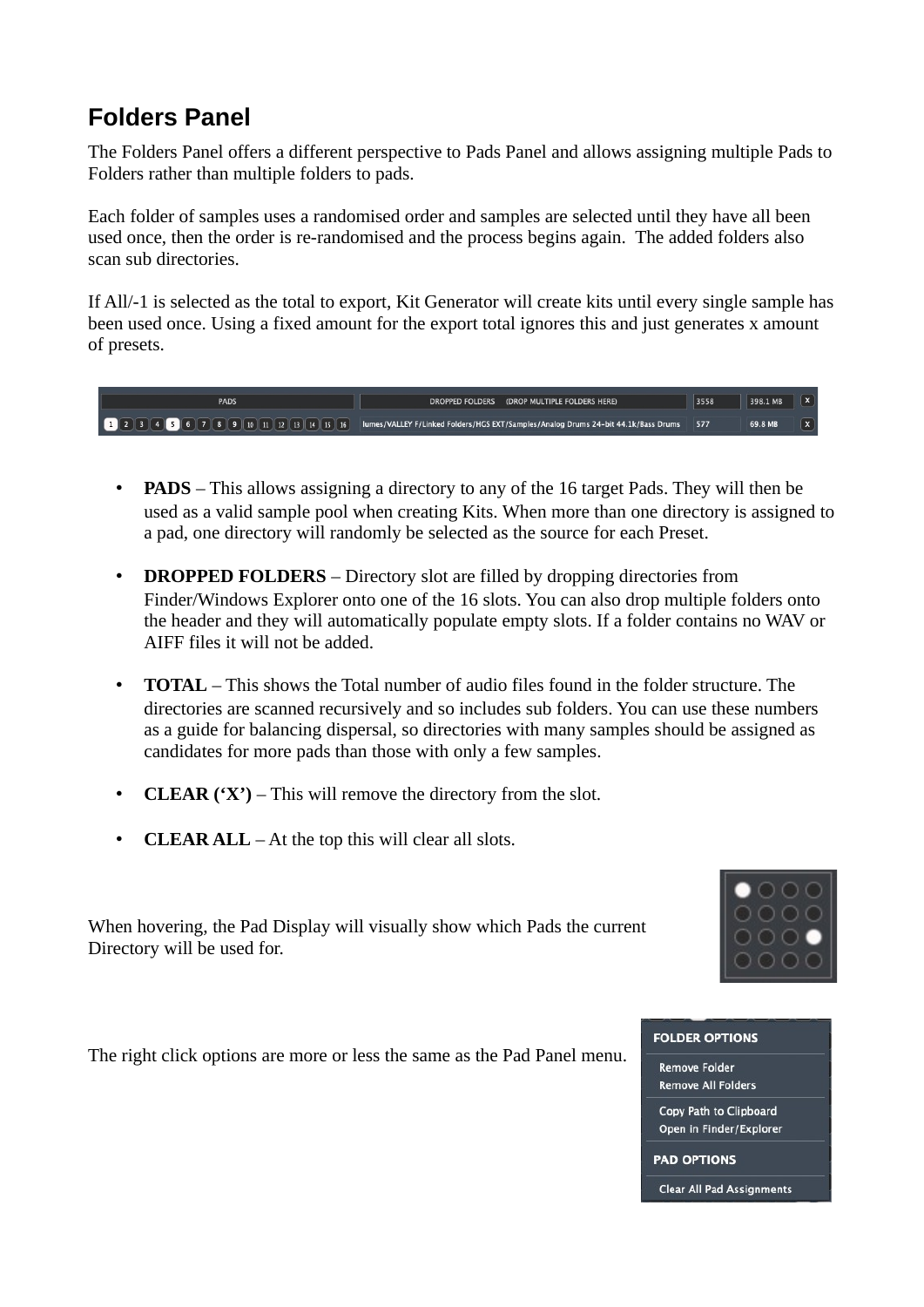## **Parameters**

|                         |                                                                                                         | <b>PAN</b> $\begin{bmatrix} A \end{bmatrix}$                | <b>Executive RELEASE</b>                                |
|-------------------------|---------------------------------------------------------------------------------------------------------|-------------------------------------------------------------|---------------------------------------------------------|
| 16                      | <u> La seu Carrier de Martin e la</u>                                                                   | <u> La calva e Maria Caral</u>                              | المحاربين الأغمام والمتعاطفة والمراجع                   |
| 15                      |                                                                                                         | <u> Taire Lane Fan</u> a Lane I                             | <u> La Sisa disawi</u> l carl                           |
| 14                      | $1 + 3 + 1 + 3 + 1 + 2 + 1 + 2 + 1$                                                                     | <u> 1989 - Personal III, p</u>                              | <u> 1982 - Paul Personal</u>                            |
| 13                      | <u> La contra contra livera l</u>                                                                       | <u> Tannel ann 7</u> no a faoi a l                          | المتعادلا الأغلب والتعادية الكردينا                     |
| 12                      | $\frac{1}{2}$ and $\frac{1}{2}$ and $\frac{1}{2}$ and $\frac{1}{2}$ and $\frac{1}{2}$ and $\frac{1}{2}$ | <u>la caísa <mark>tisas i caoi</mark>t</u>                  | <u> Lei<mark>t is reis ef</mark>ter</u> l               |
| $\frac{1}{2}$           |                                                                                                         | <u> Leonard Bearing</u>                                     |                                                         |
| 10                      |                                                                                                         | <u>ا تعمیل که ملاد</u> بیمانه میکا                          | ان بن <mark>تي من با</mark> ن من انت                    |
| 9                       | <u>   233   233   243   233  </u>                                                                       |                                                             | <u>le est la certa cel</u> social                       |
| $\boldsymbol{8}$        | <b>Lange Barrow Bank Barrow</b>                                                                         | <u> Leonard I (1954)</u>                                    | <u> Le Carrie de Carrie</u>                             |
| $\overline{z}$          | <u>tana isan Tso Basa</u>                                                                               | <u> Tanahan a P</u> ana Pana I                              | <u> Long (Balance Inconstitution)</u>                   |
| $6\phantom{a}$          | $1 + 3 + 1 + 3 + 1 + 2 + 1 + 2 + 1$                                                                     | <u> 1989 - 1984 - 1986 - 1986 - 19</u>                      | المحدة ا <sup>لا</sup> لتة بالمحتملة <mark>ك</mark> تما |
| 5                       |                                                                                                         | <u> Tanani ing mga Pangaling ng I</u>                       | ا معرض <mark>قامت میکند.</mark> این این ا               |
| $\overline{4}$          | <u>La santa contra Martina a</u>                                                                        | <u> La cela a d'Espaine de</u>                              | <u> Lei<mark>t î</mark>n cele evî</u> na d              |
| $\overline{\mathbf{3}}$ |                                                                                                         | <u> 1989 - An An A</u> ngel, an Angel                       | <u>المحقيق الأنبية بالمحتمل كتبيا</u>                   |
| $\overline{a}$          | <u> Jacob Kara Kalénder I</u>                                                                           | <u> La calca d'Espaina d'I</u>                              | ا معت <sup>ال</sup> تعدد العاملية القانون ا             |
| $\,$ 1                  | <u>relaysiya tarixi tarixi</u>                                                                          | $1.3$ $6$ $2$ $1.3$ $3$ $2$ $1.2$ $3$ $3$ $1.2$ $3$ $3$ $1$ | 1 <u>.</u> 1                                            |

This panel allows setting definable ranges for randomization of parameters which are used by the randomizers when creating Kits. So as an example you can determine a specific Pan range for each Pad and the final value will be somewhere within that range.

When hovering over a slider Row the Pad display will highlight the actual Pad you are editing for a handy reference.

To change values you can click and drag either slider node.

The following Parameters are supported:

- **VOLUME** The volume of the Pad
- **PAN** The panorama of the Pad.
- **RELEASE** The Release time of the sample. All instruments are set to ADSR mode for this to work which makes for a much more expressive instruments than standard triggering.

Each Column also has 2 Buttons in the Header:

- **ENABLE** Decides if this Parameter should be Randomised when exporting.
- **SET ALL** Sets all Sliders to the top Sliders values as a quick way of making them all the same.

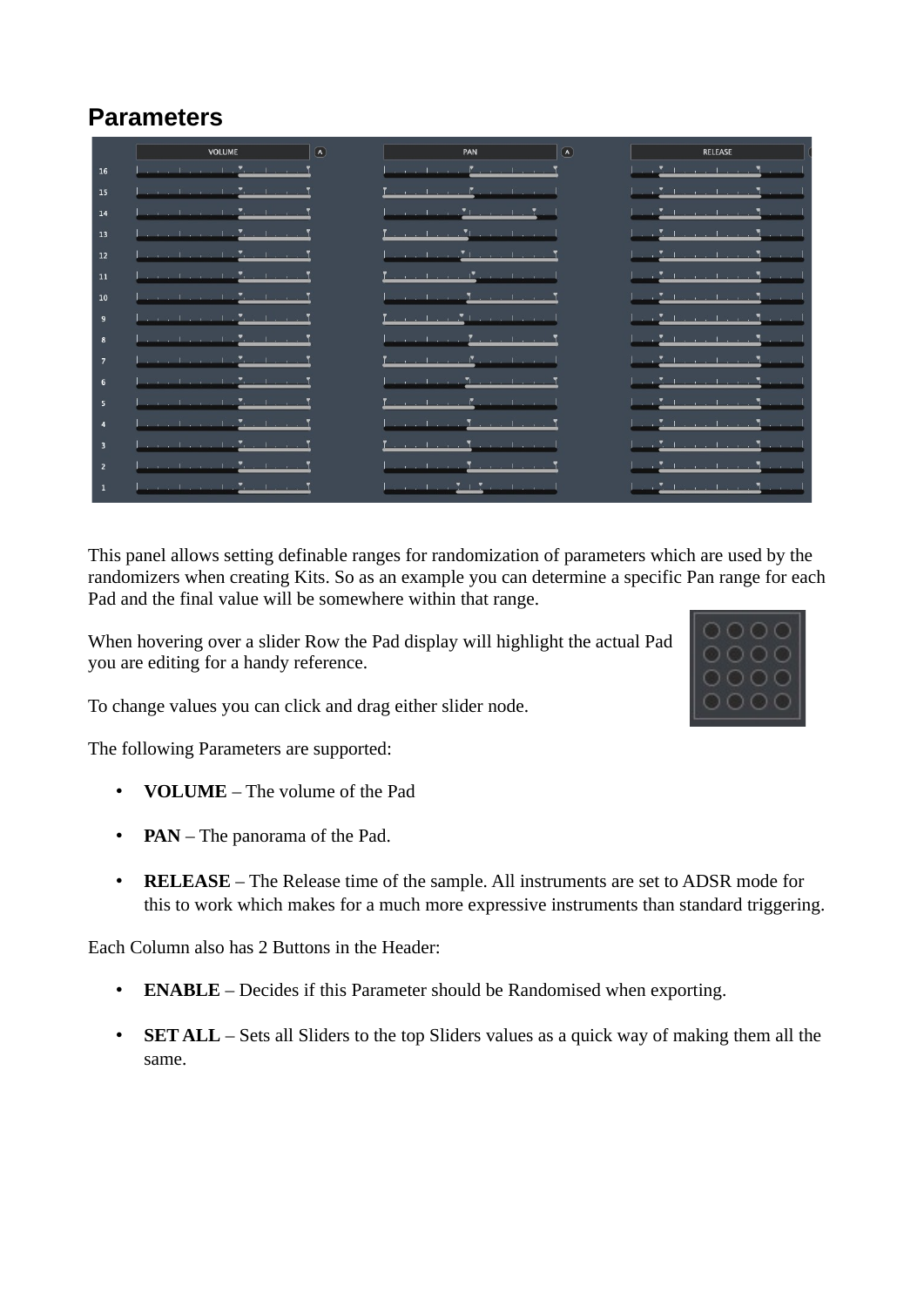## **Export Destinations**

There are currently 2 Export targets although more may possibly be added in the future.

- **MPC** These Drum Programs are compatible with the current hardware (ONE, Live, X) as well as the MPC 2 Software. When exporting to the selected folder all samples and XPM files are added directly to that folder. Unfortunately sub folders for samples are not supported properly at least at the moment.
- **ABLETON LIVE DRUM RACK** Instruments are exported to the user/instruments/presets/drum rack directory and samples to the user/samples directory.

Kit Creator uses templates and changes the information. This means that you can replace these with your own templates if you want so aside from the parameters that Kit Creator changes, you can have whatever settings you prefer for the rest of the parameters.

#### **MPC**

The MPC is xml and has every single parameter already in place. Simply save a preset and rename it to Template.xpm and replace the one in Documents/Homegrown Sounds/Kit Creator.

#### **Ableton Live**

Ableton Live only saves out sections which have a sample assigned so it's essential, if you are going to replace the template, that you assign a sample to the first 16 pads. This will ensure that all 16 pads will have the needed structure for Kit Creator. Replace Template.adg in Documents/Homegrown Sounds/Kit Creator.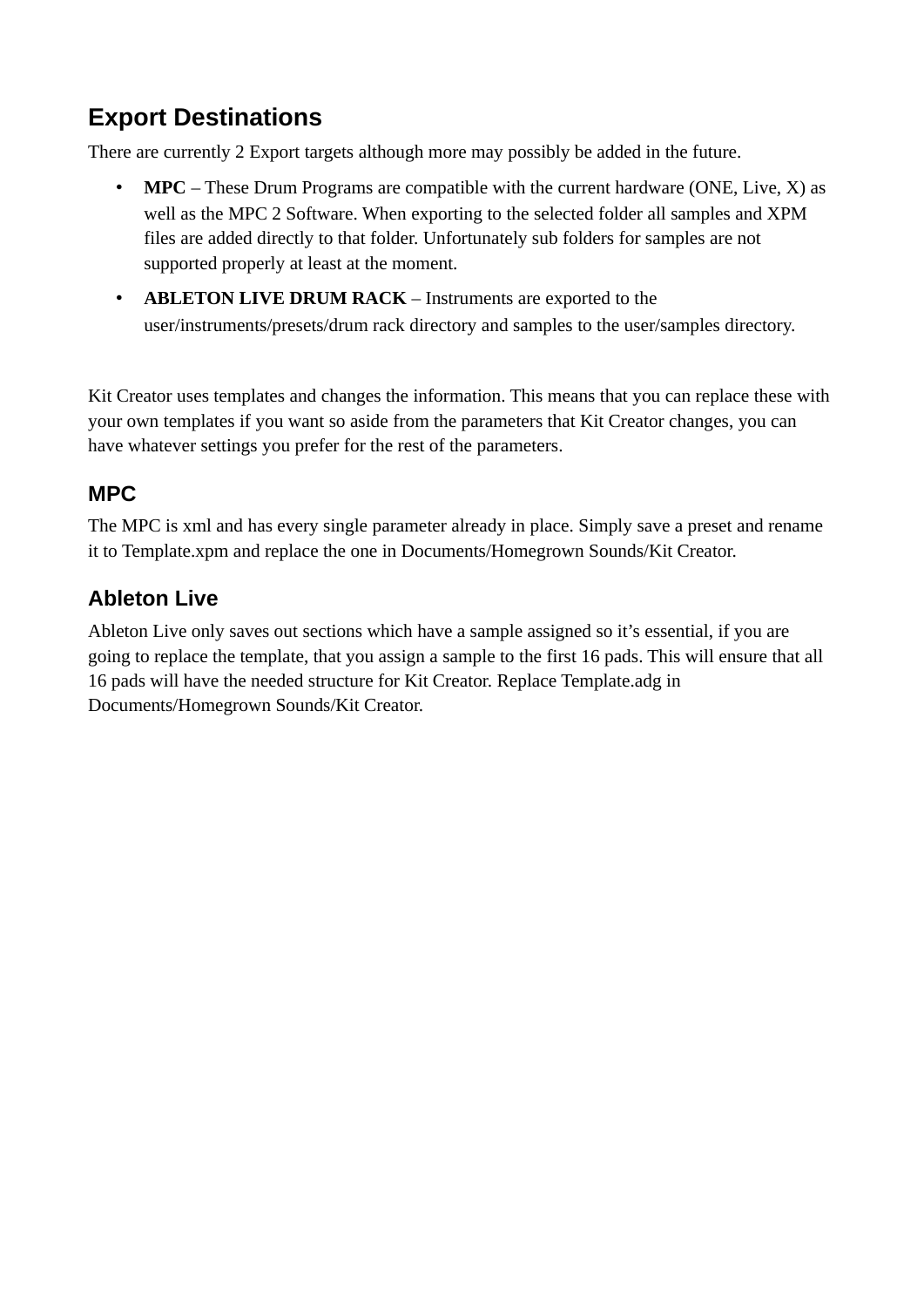## **Processing Panel**

| <b>CREATE KITS</b> | <b>PROCESSING</b><br>Ready.                                               |
|--------------------|---------------------------------------------------------------------------|
| EDIT EXISTING      | <b>VOLUME</b><br>PAN<br><b>RELEASE</b>                                    |
|                    | $\begin{array}{ccc} \hline \bullet & \circ & \circ \\ \hline \end{array}$ |
|                    | OUTPUT                                                                    |
|                    | <b>COLLECTION NAME:</b><br>Kit Creator                                    |
|                    | <b>EXPORT AMOUNT:</b><br>$5^{\circ}$                                      |
|                    | FILENAME: NUMERIC: v RANDOM NAME: v                                       |
|                    | <b>DESTINATION FORMATS</b>                                                |
|                    | $\odot$<br>$\boxed{\checkmark}$ MPC                                       |
|                    | BROWSE   /Users/hgs/Documents/MPC Programs                                |
|                    | $\overline{\phantom{a}}$ $\circ$<br>$\boxed{\checkmark}$ ABLETON LIVE     |
|                    | COPY SAMPLES: $\boxed{\checkmark}$                                        |
|                    |                                                                           |
|                    |                                                                           |
|                    |                                                                           |
|                    |                                                                           |
|                    |                                                                           |
|                    | START!<br>STOP!                                                           |
|                    |                                                                           |
|                    |                                                                           |

The Processing Panel is where the actual action takes place and the task is selected via the left Sub Panel. It's split into logical sections and once the options are selected clicking Start will begin preset creation.

There is a deep log created of each Process, a significant amount of effort has gone into bullet proofing the process, but there can always be unforeseen situations. If you encounter a bug, please email the log.txt. Note that the log is replaced every time Start is pressed.

#### **Create Kits**

This mode is for creating Kits using the templates as the base, the selected parameters are then generated and the samples assigned to pads.

- **PROCESSING** Select which Parameters will be randomized.
- **OUTPUT** Options for the file output:
	- **COLLECTION NAME** This will be used as a Parent Folder for the exported instruments.
	- **EXPORT AMOUNT** This menu allows selecting a specific number of Exported files. All will create instruments until every single sample has been used at least once.
	- **FILENAME** Determines how the files are named. Numeric adds a number to the start of the filename, random name generates a random file name using the wordlist database.
- **DESTINATION FORMATS**:
	- **MPC** Outputs Programs for the modern MPCs (ONE, Live, X and software), note that samples must be in the same folder as the programs for them to load unfortunately and so samples are automatically copied. Browse to set the location you want to export them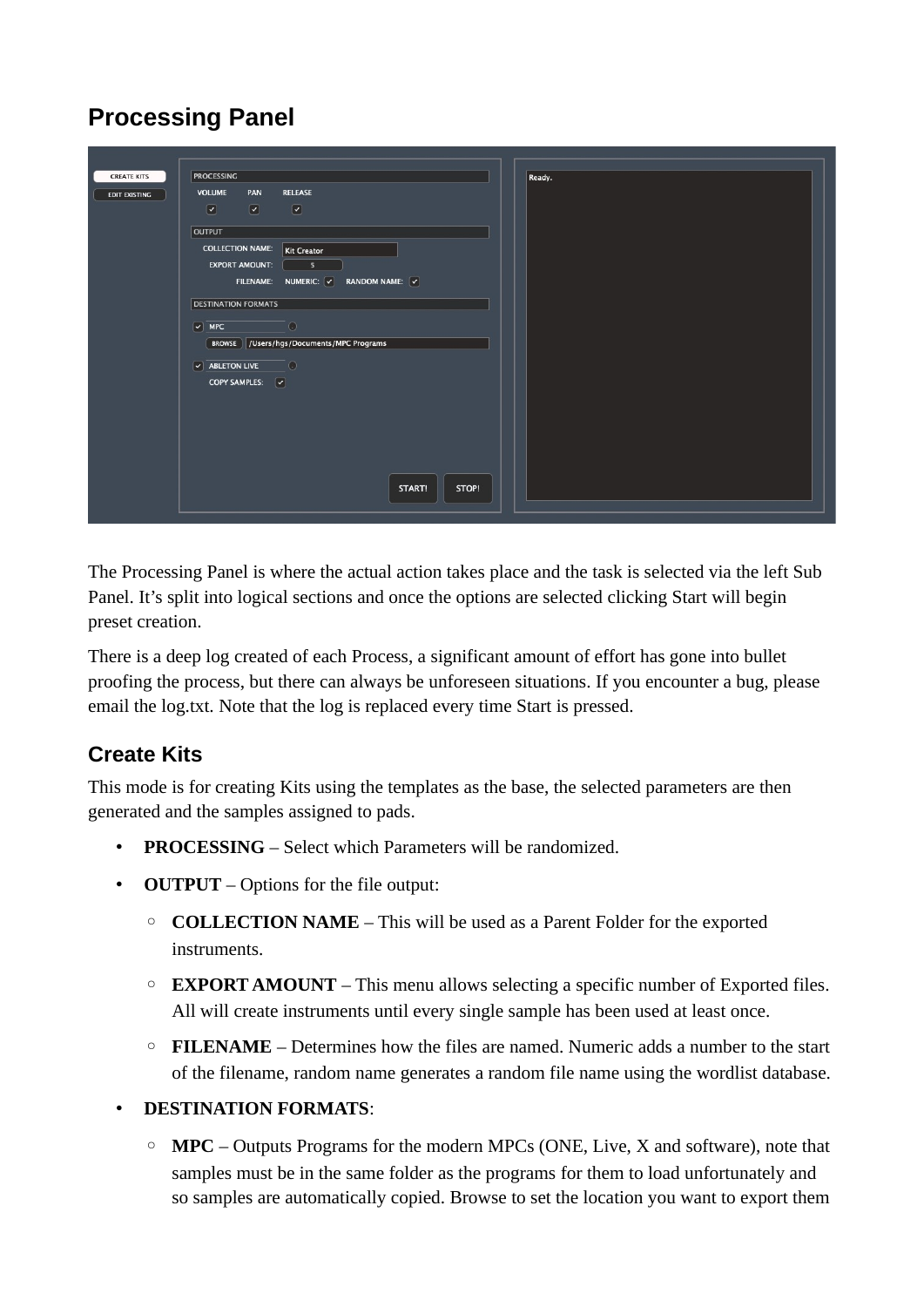to and you can use the small button next to the label to open the folder in Finder/Explorer.

◦ **ABLETON LIVE DRUM RACK** – Exports to the correct Ableton Folders so they are instantly available within Live. Samples are optionally copied to the Live samples Folder, or they can be used from their current location instead. Use the small button to open these locations in Finder/Explorer.

## **Edit Existing**

| <b>CREATE KITS</b>   | SOURCE                            |                        |                             |               |                                                 |
|----------------------|-----------------------------------|------------------------|-----------------------------|---------------|-------------------------------------------------|
| <b>EDIT EXISTING</b> | <b>BROWSE</b>                     |                        |                             |               | /Users/hgs/Documents/MPC Programs/My Collection |
|                      |                                   |                        | XPM Mode: 396 Presets Found |               |                                                 |
|                      |                                   |                        |                             |               |                                                 |
|                      | <b>VOLUME</b>                     | <b>PAN</b>             | <b>RELEASE</b>              | <b>SAMPLE</b> |                                                 |
|                      | $\left[\blacktriangledown\right]$ | $\boxed{\bullet}$      | $\sqrt{2}$                  | $\sqrt{2}$    |                                                 |
|                      | <b>OUTPUT</b>                     |                        |                             |               |                                                 |
|                      | <b>OVERWRITE</b>                  |                        |                             |               |                                                 |
|                      | □                                 | PREPEND: <sub>kc</sub> |                             |               |                                                 |
|                      |                                   |                        |                             |               | START!<br>STOP!                                 |

This mode is designed for randomizing the parameters in Existing files. The Export type is automatically selected by what files it finds in the selected folder, MPC takes precedent in the unlikely event a folder contains both .xpm and adg.

Be careful when using this as there is no undo if you choose to overwrite folders,

- **SOURCE** Browse to select the source folder you wish to edit.
- **PROCESSING** Decides which parameters will be edited/randomized. Sample is only available for MPC at the moment, although I'm not sure if it's useful there either really.
- **OUTPUT:**
	- **OVERWRITE** CAUTION! Enabling this will permanently overwrite the source files, it's a good idea to use the prepend mode and create copies instead.
	- **PREPEND** saves to a new file and adds this text to the front of the filename, click in the box to edit the text.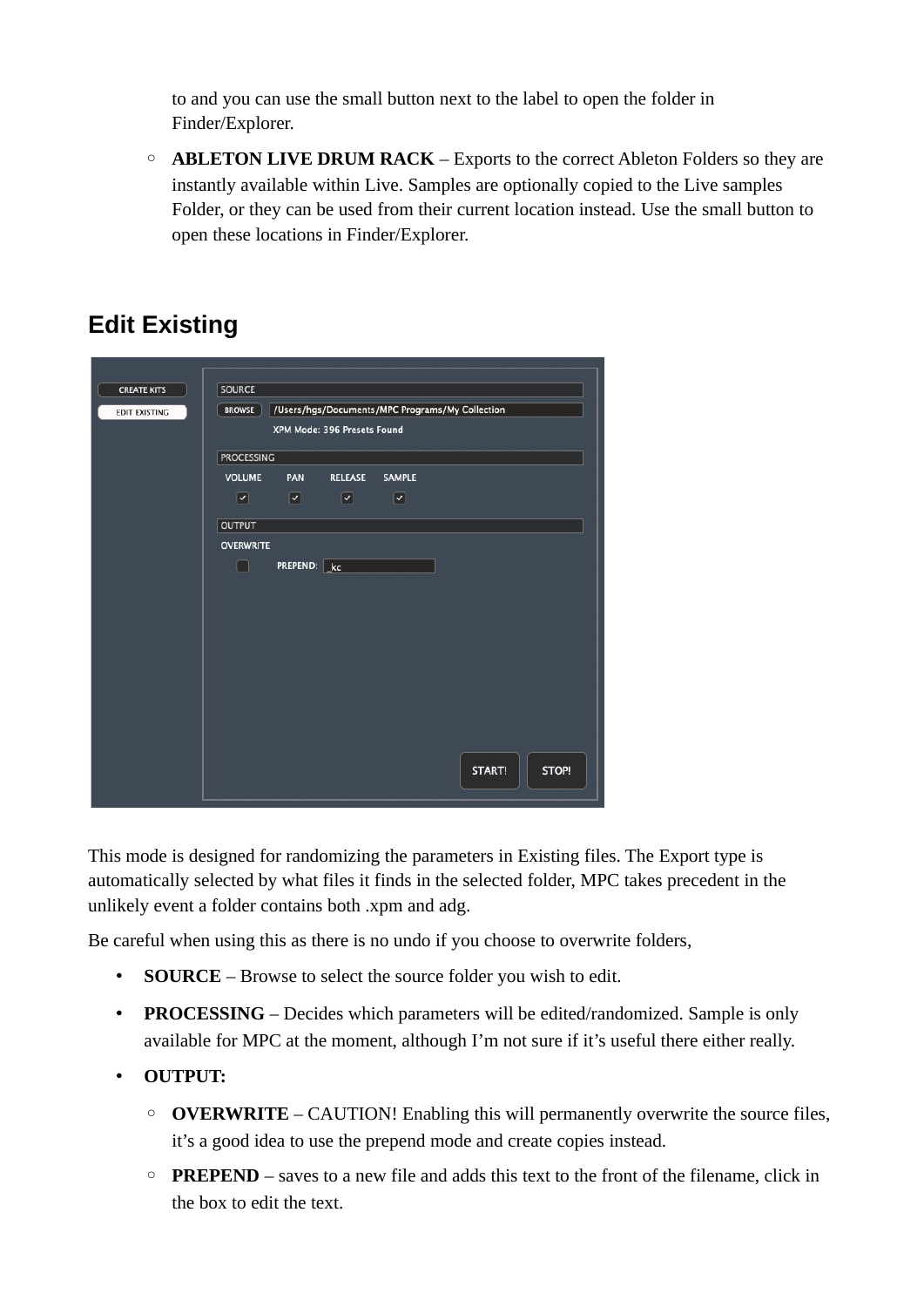#### **EXPORT STATUS**

The status display shows the preset creation in real-time. You can press Stop at anytime to cancel the operation and it will stop after the current files are created.

#### 19 Jun 2022 12:25:13pm

Folder Scan: 16 Folders - found 3558 Audio Files

|<br>| FILENAME: 007 Nipples Bellicose<br>| Exported: 007 Nipples Bellicose.xpm<br>| Exported: 054 007 Nipples Bellicose.adg

FILENAME: 008 Beatitude Outcast<br>Exported: 008 Beatitude Outcast.xpm<br>Exported: 055 008 Beatitude Outcast.adg

|<br>| FILENAME: 009 Latitude Windmill<br>| Exported: 009 Latitude Windmill.xpm<br>| Exported: 056 009 Latitude Windmill.adg

FILENAME: 010 Chamberlain Pens<br>Exported: 010 Chamberlain Pens.xpm<br>Exported: 057 010 Chamberlain Pens.adg

FILENAME: 011 Guano Rerun<br>Exported: 011 Guano Rerun.xpm<br>Exported: 058 011 Guano Rerun.adg

5 PRESETS CREATED!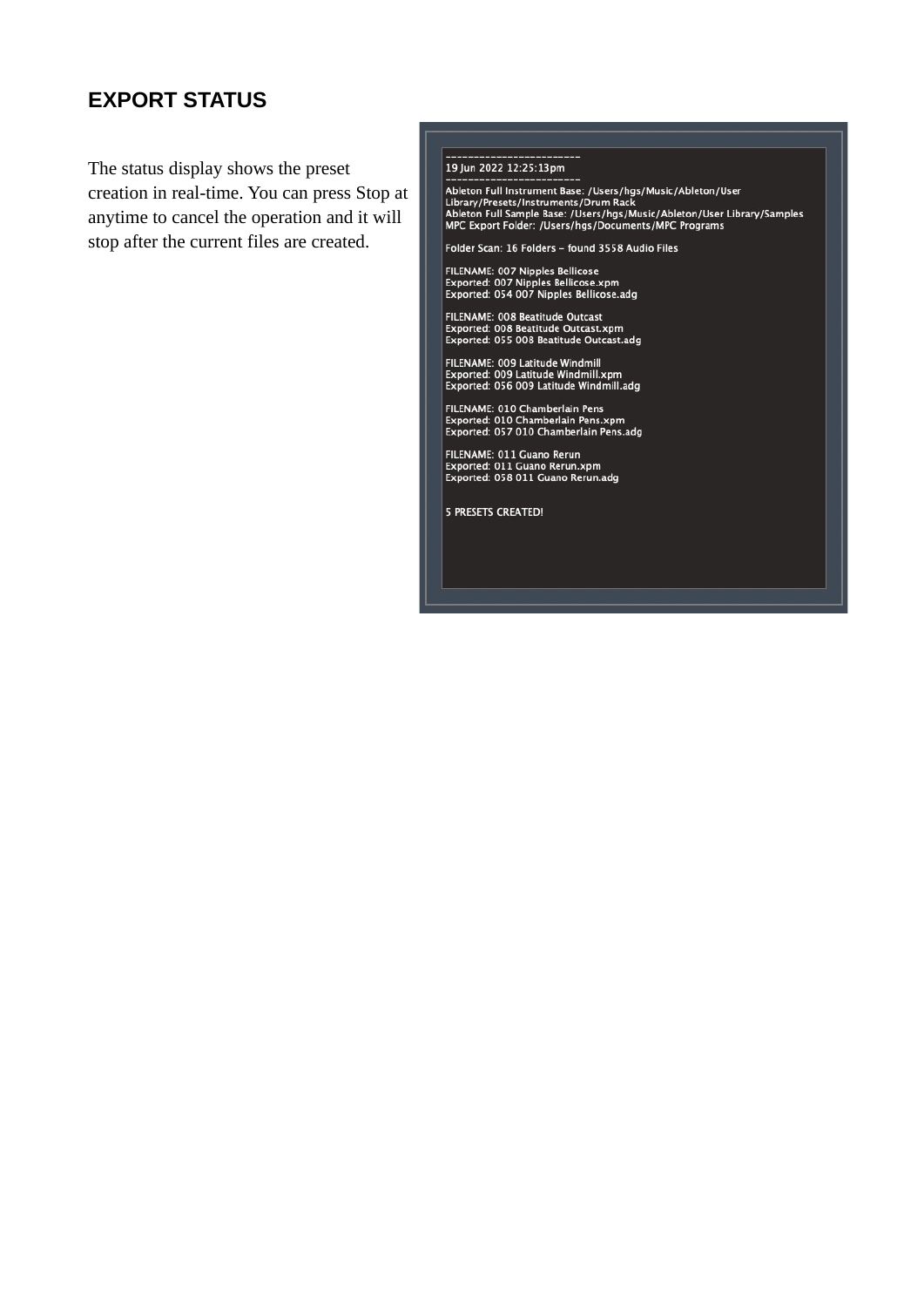## **Presets and Themes**

| <b>GLOBAL PRESET</b> | <b>MODIFIED</b>                     | <b>THEMES</b>          | <b>MODIFIED</b>        | <b>FF42464B</b>                                                     |
|----------------------|-------------------------------------|------------------------|------------------------|---------------------------------------------------------------------|
| Default Backup       | 26 May 2022 8:35:22pm               | <b>Black and White</b> | 18 Jun 2022 10:54:30am |                                                                     |
| <b>HGS Test</b>      | 19 Jun 2022 9:41:10am               | Black                  | 18 Jun 2022 12:52:00pm |                                                                     |
|                      |                                     | Blue                   | 18 Jun 2022 12:55:28pm |                                                                     |
|                      |                                     | <b>Bluey Grey</b>      | 18 Jun 2022 12:57:48pm |                                                                     |
|                      |                                     | <b>Default Theme</b>   | 26 May 2022 8:35:42pm  | ь                                                                   |
|                      |                                     | Goldy                  | 18 Jun 2022 1:04:08pm  | $\circ$                                                             |
|                      |                                     | Green                  | 18 Jun 2022 1:05:34pm  |                                                                     |
|                      |                                     | Grey                   | 18 Jun 2022 1:07:56pm  |                                                                     |
|                      |                                     | <b>Light Grey</b>      | 18 Jun 2022 1:08:44pm  | 42<br>red:                                                          |
|                      |                                     | Oats                   | 18 Jun 2022 1:09:24pm  | 46<br>green:                                                        |
|                      |                                     |                        |                        | 4B<br>blue:                                                         |
|                      |                                     |                        |                        | FF.<br>alpha:                                                       |
|                      |                                     |                        |                        |                                                                     |
|                      |                                     |                        |                        | <b>MAIN BACK</b><br><b>PANEL BACK</b><br><b>BORDER MAIN</b>         |
|                      |                                     |                        |                        | <b>FOLDER BACK</b><br><b>FOLDER BORDER</b><br><b>FOLDER HOVER</b>   |
|                      |                                     |                        |                        | <b>FOLDER TEXT</b><br><b>LABEL BACK</b><br><b>LABEL TEXT</b>        |
|                      |                                     |                        |                        | <b>SLIDER THUMB</b><br><b>LABEL TEXT 2</b><br><b>SLIDER BACK</b>    |
|                      |                                     |                        |                        | SLIDER SCALE<br><b>SLIDER TRACK</b><br><b>BUTTON OFF</b>            |
|                      |                                     |                        |                        | <b>BUTTON TEXT OFF</b><br><b>BUTTON ON</b><br><b>BUTTON TEXT ON</b> |
|                      |                                     |                        |                        | TABLE SEL BACK<br><b>TABLE BACK</b><br>TABLE SEL TEXT               |
|                      |                                     |                        |                        | HEADER TEXT<br><b>TABLE TEXT</b><br><b>HEADER BACK</b>              |
| <b>SAVE PRESET</b>   | LOAD FOLDERS<br><b>SAVE DEFAULT</b> | SAVE THEME             |                        | Dummy Folder Cell                                                   |
|                      |                                     |                        |                        | $\left\vert \mathbf{v}\right\vert$<br><b>Dummy Text Editor</b>      |

Kit Creator can store Global Presets that stores all options relating to exporting Kits. The Presets are stored in /Documents*/*Homegrown Sounds/Kit Creator/Presets. It doesn't come with any presets as the settings are more relevant to your own wishes and location of samples etc… Presets are useful for storing & recalling your own profiles. Double click on a file to load it. Save will open up a browser, give it a name and save and it will instantly be listed.

'Load Folders' decides whether the Folder list should be included when loading a Preset. Folders are always stored when saving.

'Save Default' is a special dedicated Preset which holds the Default file used by the Default Button in the Header. This button will replace it with the current state so you can create your own.



There is a right click context menu for deleting or overwriting the selected preset.